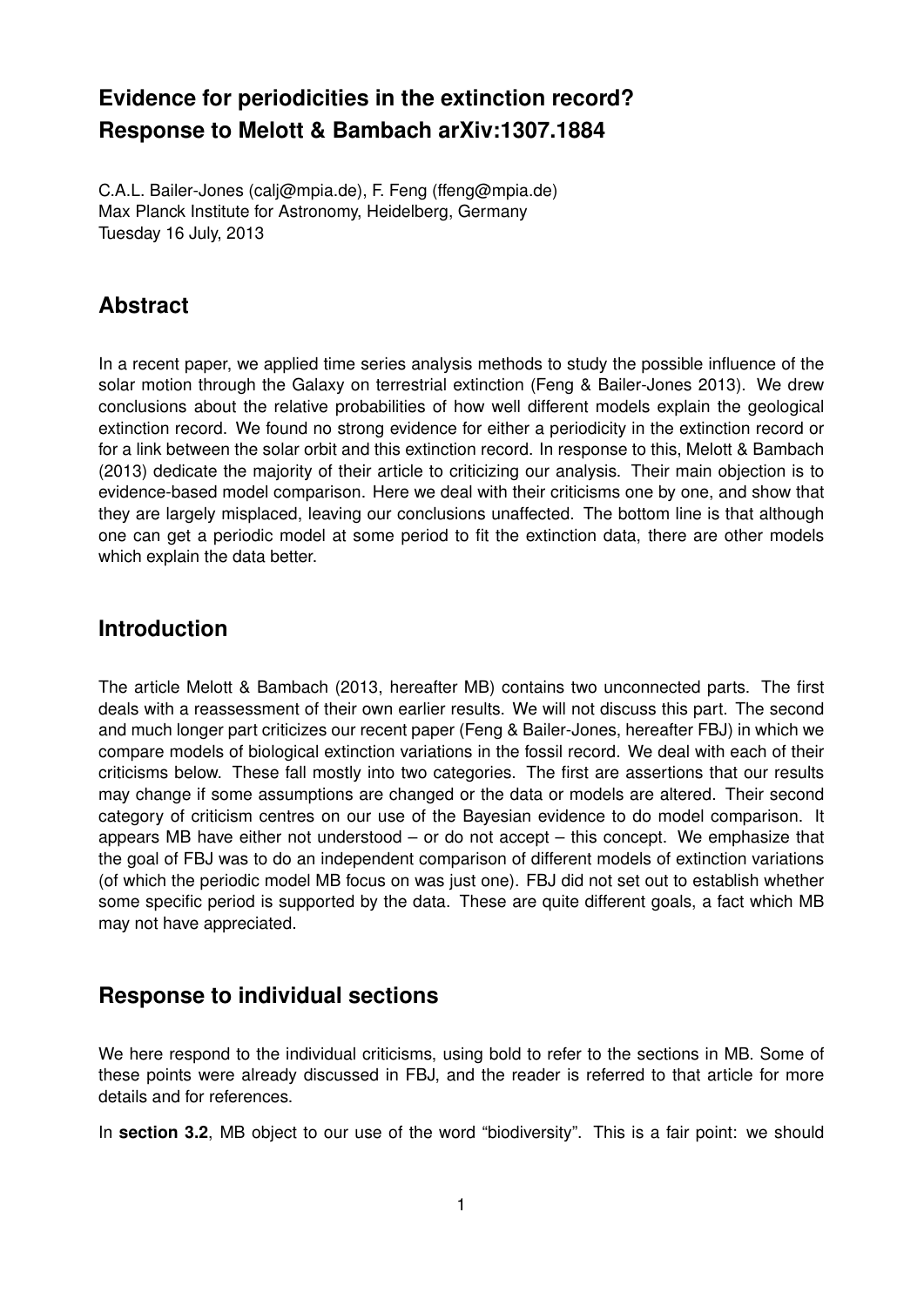have used the term "extinction rate" instead in some places. Yet while we mention biodiversity in order to set the scene for our work, we clearly state that we deal only with the extinction rate in our analysis. It would be interesting to perform a similar analysis on actual "biodiversity" data, but for this we need to use a different time series modelling approach (see the end of section 5.2 in FBJ).

In **section 3.3**, MB make the point that the periodicities found in the extinction data may not exist in the full 550 Myr of data we used, in particular not in the past 150 Myr. It would indeed be interesting to repeat the analysis in FBJ for different blocks of the time scale. However, given that we are performing an independent model comparison, we would want to do this on various time blocks, and not just those supporting previous claims of certain periods.

Given that we started this work in 2012 using previously published data, we were not able to use a time scale published later in 2012 (MB's objection in **section 3.4**). Whether adoption of this new timescale – or some even better timescale in the future – will make a significant difference to our analysis, MB cannot claim without actually repeating our analysis.

In **section 3.5**, MB quote Tukey as having said: "Far better an approximate answer to the right question, which is often vague, than an exact answer to the wrong question, which can always be made precise." Leaving aside the issue of how one usefully answers vague questions, this quote makes the point we do in FBJ: Answer the right question! As we note in FBJ, and as many authors have argued in numerous publications, the frequentist p-value approach (which MB advocate) has serious deficiencies when it comes to model comparison. In particular, it is often used not to explicitly test the model of interest, but rather just to reject an alternative hypothesis. This is not always appreciated. The Bayesian evidence is preferred in this respect because it answers the question you actually want to address, namely "is model X a better explanation of the data than model Y?" and not "how often does some random model produce this particular period?".

It is worth noting that random data not infrequently show an apparently "significant" period somewhere in the periodogram (see for example the simulations in section 4.2.1 of Bailer-Jones 2011). The Bayesian evidence is relatively insensitive to this. Contrary to what MB claim in **section 3.5**, the evidence does take into account the strength of the periodogram peaks when it averages over the likelihoods. (This can be understood using the concept of the "Occam factor", as discussed in texts on Bayesian methods.) And contrary also to what MB write, we do not just make assertions about a random model: it is one of the models we test.

It seems MB have not understood the goals of model comparison using the Bayesian evidence when they write (at the end **section 3.5**): "Furthermore they [FBJ] assert that they are testing the viability of periodic models by averaging over all such models. This of course dilutes any benefit of hitting the 'correct' model – which is actually rather well-specified." But this is exactly what you should do when you do not know in advance what the 'correct model' (here meaning 'parameter combination') should be. In other words, they object to using the evidence on the grounds that it is the average of the likelihood over the model parameters, and instead advocate using the highest likelihood. MB seem to be suggesting that we should not compare other models to a "periodic model" but rather to a "periodic model with period X and phase Y". We already discussed in FBJ why this is the wrong thing to do: a model with parameters fitted to the data invariably gives a higher likelihood than a model with unfitted parameters. If we are going to go down that path, then we should also fit our other models to the data and then compare like with like. But this corresponds to comparing the maximum likelihood of each model, which simply favours the more complex model. We discuss in detail – and in several places (e.g. sections 1.2, 3.1, 5.2) – in FBJ why this is wrong, so it is regrettable that MB still suggest one should do this.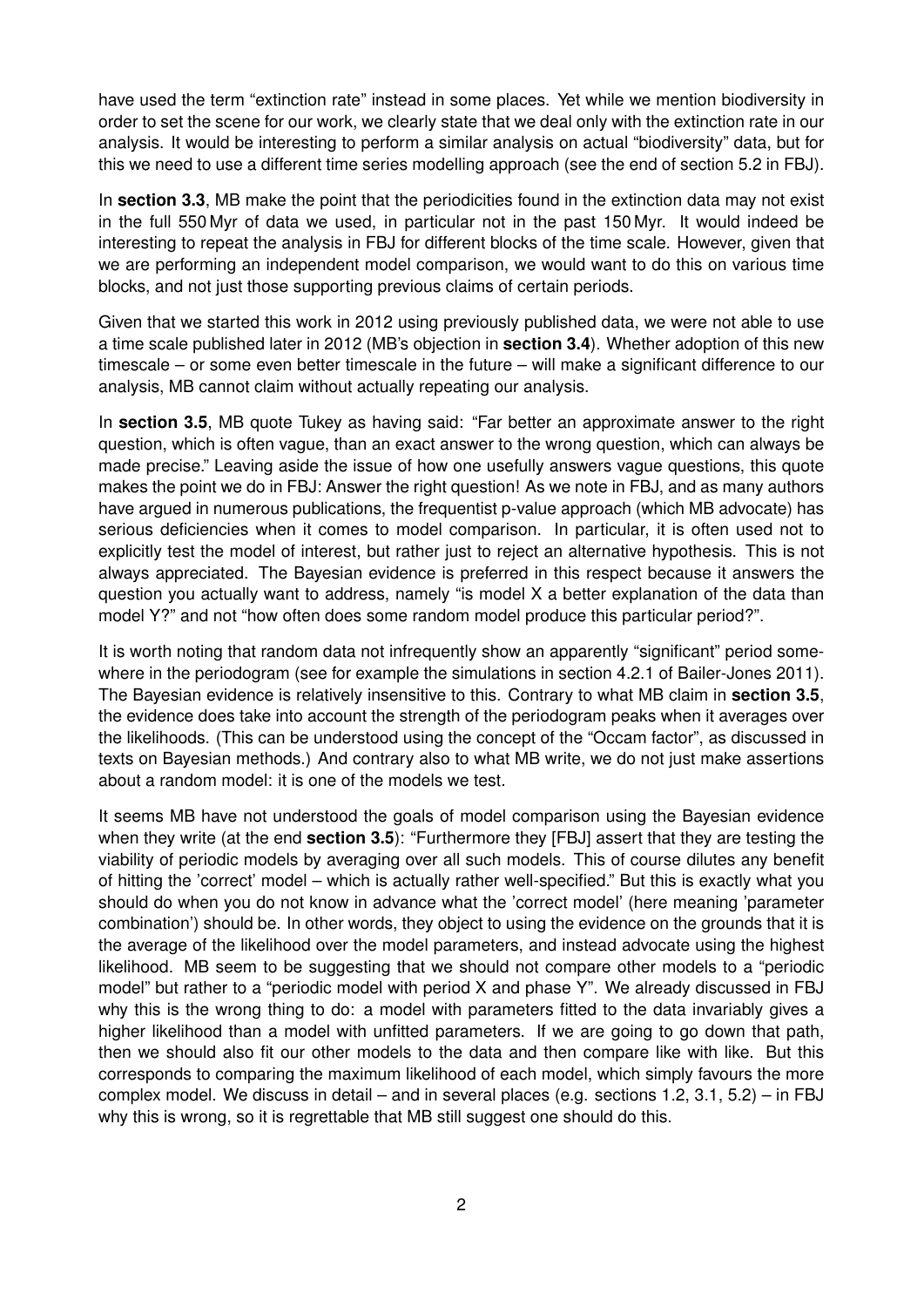Indeed, in their summary (**section 5**), MB seem to reject the concept of using the Bayesian evidence entirely when they write "they [FBJ] averaged over periodic models with all frequencies and phases, which via the Central Limit Theorem essentially randomizes the periodic models". Although a little vague, this claim would have to be backed up: We are not aware of work showing that the Bayesian evidence is invalidated by the central limit theorem. The Bayesian evidence is a well established principle, present in text books and widely used in scientific work. Marginalizing over parameters is a logical thing to do. The evidence of a periodic model is just the likelihood averaged over both period and phase. Similarly, the periodogram is the likelihood (as a function of period) averaged over the phase (Bretthorst 1998).

One point which we do make in FBJ is that the Bayesian evidence is sensitive to the adopted prior distribution over the parameters. This may be a problem when the prior cannot be specified exactly, which is often the case. One may expect that if we adopt very broad priors, then all models essentially end up with the same evidence. But this is not necessarily the case (not least because the prior must be normalized). Rather than arguing about this abstractly, we can examine how the evidence changes with the prior. We did this in FBJ (section 5.3) by adopting narrower priors, in particular one more concentrated around previously claimed values of the period. This does increase the evidence modestly, but not enough for the periodic model to be favoured over other models, thus refuting one of MB's main objections. For a fair comparison we should do the same with the other models by narrowing their priors around their best fitting values. In the limit of infinitesimally narrow priors, we are then just comparing the maximum likelihoods, which, as we have already noted, is invalid. One reason to use the Bayesian evidence is that it takes into account the different model complexities for you.

We are not claiming that there are no issues with Bayesian model comparison, just that MB's criticisms thereof are either untenable or were addressed in FBJ. One issue which MB do not raise, but which we did highlight in FBJ and tested empirically there (e.g. Fig. 12), is that the data may not discriminate very well between the models. That is why we do not rule out periodic models in FBJ. Our conclusion was rather that they do not need to be invoked to explain the data. We emphasize again – as we did in FBJ – that any analysis may only draw conclusions about models which it explicitly tests.

MB then move on to other topics by suggesting, in **section 3.6**, that the time of some events may actually be systematically shifted to the end of each stage. As the evidence is a calculation over all phases, our analysis accommodates a common shift. We did not test the effect of applying different shifts to each event independently. But without a specific test neither we (nor MB) can know whether this will change our conclusions.

In **section 3.7**, MB claim that the uncertainties of the extinction dates may be less than what we adopted. They first suggest that these uncertainties should be less than about 1 Myr. In fact, the uncertainties we adopted for the B18 data are of this order: as stated at the end of section 2.1 in ancertainties we adopted for the BT6 data are or this order, as stated at the end or section 2.1 in<br>FBJ, we use  $\sigma = d/\sqrt{12}$  as the uncertainty (Gaussian standard deviation), where d is the substage duration in Table 1 in FBJ.  $\sigma$  therefore ranges from 0.6 Myr to 2.4 Myr for all events, with only 3 of 18 events having  $\sigma$  larger than 1.4 Myr. Moreover, as reported in section 5.3 of FBJ, we tested the impact of reducing these uncertainties, and found that it hardly changes the evidence.

In **sections 3.8 and 3.9**, MB point out that we have ignored periodicities discovered in other work. Yet this is precisely the point of doing an independent model comparison. It seems such such independent tests may not be welcome when we read, in **section 3.8**: "Two additional statistical tests are possible, as shown [in] those papers, in which the question is formulated as finding agreement of a period with that already found in independent data. FB-J chose not to do such